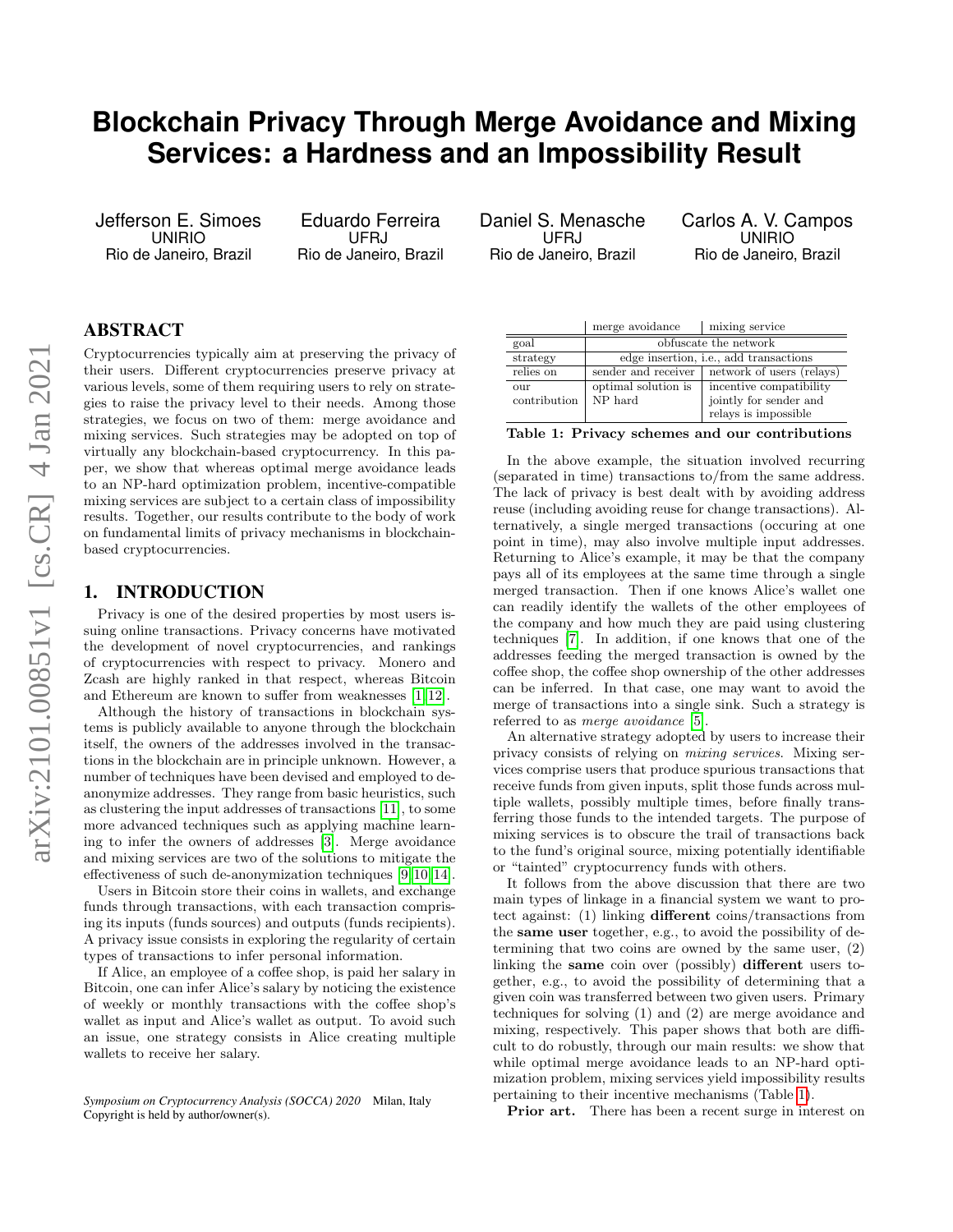the privacy aspects of cryptocurrencies [\[12,](#page-3-1)[13\]](#page-3-9). Merge avoidance was first proposed as an alternative to services such as CoinJoin  $[6]$ <sup>[1](#page-1-0)</sup>Among the tools that leverage merges to break anonymity, Bitiodine is a notable example [\[11\]](#page-3-2). Mixing services have their roots in networks such as the Tor project [\[2\]](#page-3-11), which aims to anonymize users in the Internet. The literature on mixing services has been rapidly growing [\[8,](#page-3-12) [15\]](#page-3-13), with measurements and results that are complementary to those reported in this work.

Contributions. Our contributions are twofold.

**Optimal merge avoidance is NP-hard:** we show that optimally allocating resources for merge avoidance is NP-hard. The result involves a reduction from the partition problem, and motivates heuristics for merge avoidance.

An impossibility result on incentive-compatible mixing services: we prove that no incentive-compatible strategy for resource allocation in mixing services can at the same time account for strategic relays and strategic targets. Resource allocation for incentive-compatible mixing services must relax assumptions, e.g., pertaining to constant amount of currency in the system, to be feasible.

#### 2. MERGE AVOIDANCE

Merge avoidance in blockchain systems was first proposed by Mike Hearn [\[5\]](#page-3-8), one of the Bitcoin core developers, by the end of 2013. It basically consists of splitting transactions among multiple addresses, so as to avoid the easy identification that two addresses are owned by the same user. Our goal is to measure the impact and effectiveness of merge avoidance, noting that the split of transactions involves costs.

We model the Bitcoin transaction network as a graph comprising nodes of two types:

Value node: each transaction has a list of input value nodes and generates a list of output value nodes. Each input and output must correspond to an address that holds some amount of currency (e.g., Bitcoins or BTC).

Transaction node: this node characterizes the action of transferring value from input to output nodes. Each transaction corresponds to a transaction identifier in the blockchain.

Directed edges are created between a transaction node and each value node involved in this transaction, with directions from input value nodes to the transaction node and from the transaction node to the output nodes; see Figure [1\(](#page-2-0)a).

The BTC graph spawns from its genesis block. Every new block generates at least one new value node, corresponding to the coinbase transaction, with a given reward. Value nodes are set as input to transaction nodes, which output one or more new value nodes. It is well known that roughly 80% of the transactions in the BTC network output 2 value nodes, one corresponding to the destination and the other corresponding to a change to the transaction issuer.

One of the most natural strategies to cluster addresses is to merge the input addresses for a transaction and assume that they all belong to the same owner. That is because it is likely that the owner of some set of addresses will use the accumulated values together to pay for some goods or service, and output the remainder to one change address. Now, suppose that one learns the owner of one of those addresses, e.g., through side channels, like online forums or social networking, by social engineering, or by leveraging the fact that the address belongs to a famous retailer, who issues transactions at known values. Then, one can easily learn the owner of additional addresses belonging to that user, following the activity of his addresses and, subsequently, also de-anonymize other elements in the network.

The goal of merge avoidance [\[5\]](#page-3-8) is to mitigate this weakness by avoiding the use of multiple input addresses into a transaction node, effectively modifying the transaction graph. To that aim, if one intends to merge  $N$  addresses to pay a single destination address, one alternative is to create N separate transactions and output them to novel destination addresses belonging to the same user. The main cost involved in this scheme relates to the extra fees incurred in the issuing of such transactions.

#### Hardness of Optimal Merge Avoidance

We begin by considering a single transaction, illustrated in Figure [1.](#page-2-0) The circles in Figure [1](#page-2-0) represent value nodes and the boxes represent transaction nodes, and the edge values are the amount of BTC transferred. Figure [1\(](#page-2-0)a) shows the original graph, before transaction splitting for merge avoidance, and Figure [1\(](#page-2-0)b) shows one possible outcome of merge avoidance — the owner of the addresses  $D1$  and  $D2$  is the same user. To simplify presentation, we are not considering any fees in this simplified view of the problem. Then, the sum of the values from the input equals the sum of values in the output and we work under such assumption.

A user builds a transaction, and before submitting it to the blockchain the transaction goes through merge avoidance. The output of merge avoidance is a new set of transactions, whose outputs fulfill the originally requested output values. The user then submits those transactions to the miners, to add them into the blockchain.

DEFINITION 2.1 (MULTI-TARGET MERGE AVOIDANCE). An original transaction has  $\ell$  input and r output value nodes, with integer values  $s_i$  and  $t_j$ ,  $1 \leq i \leq \ell$  and  $1 \leq j \leq r$ , respectively. A set of modified values comprises integer elements  $m_{i,j}$  such that

<span id="page-1-1"></span>
$$
s_i = \sum_{j=1}^r m_{i,j}, \qquad t_j = \sum_{i=1}^\ell m_{i,j} \tag{1}
$$

While solving the merge avoidance problem, the number of transactions in the modified graph corresponds to the number of strictly positive values in the set of modified values. The aim is to minimize such number, subject to [\(1\)](#page-1-1).

Note that  $m_{i,j}$  is the amount of coins routed from  $s_i$  to  $t_j$  under merge avoidance. Note also that we make no assumptions about the semantics of the output values, e.g., regarding what is an effective transfer and what is a change.

The complexity of finding the minimum set of merge avoidance transactions is established by the following result.

THEOREM 2.1. Multi-target merge avoidance is NP-Hard.

Let  $\ell$  and  $r$  be the number of value nodes in the left and right side of the transaction. A lower bound on the number of transactions in the modified graph is  $\ell$ . An upper bound is given by  $\ell \cdot r$ , which occurs when we need to transfer value from each of the nodes in the left to each of the nodes in right. In that case, the original graph is transformed into a complete bipartite graph with  $\ell \cdot r$  edges, which in turn yields a modified graph with  $\ell \cdot r$  transactions.

<span id="page-1-0"></span> $1$ <https://medium.com/p/7f95a386692f/>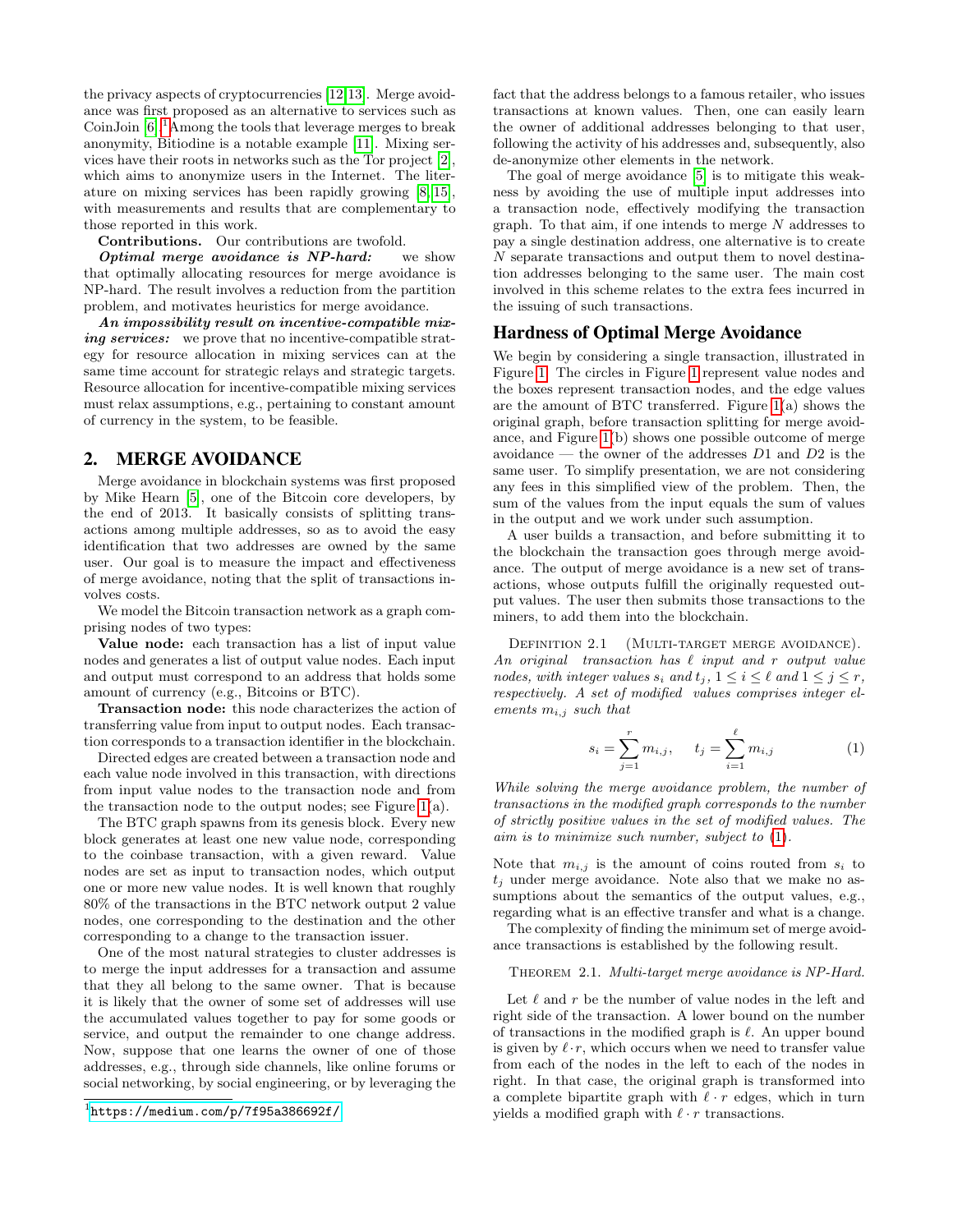

<span id="page-2-0"></span>Figure 1: Illustrative transaction graphs.

PROOF OF THEOREM 2.1. The proof follows from a reduction from the partition problem, which is NP-complete, to a special instance of merge avoidance wherein we have N input nodes and 2 output nodes, whose values equal half the sum of the values of the input nodes.  $\Box$ 

There is a pseudo-polynomial time dynamic programming solution to the partition problem, and heuristics to solve the problem in many special instances. Nonetheless, new heuristics may still be required to account for the multiple layers of transactions in the BTC graph.

Note that the above discussion accounted for a single transaction. We leave the analysis of heuristics for the multitransaction setup as subject for future work, noting that they may benefit from approximate solutions to the single transaction instance.

Change transactions. In the above definition there is no special treatment of change transactions. Nonetheless, typical transactions in Bitcoin have a single output target value and a change. As those transactions are prevalent, we consider the following formulation of the problem.

DEFINITION 2.2 (SINGLE-TARGET MERGE AVOIDANCE). Given a set of  $\ell$  value nodes with positive integer values  $s_i$ and one target output value v, we want to determine the set K, contained in the power set of  $\{1, \ldots, \ell\}$ , with smallest cardinality, that meets the output,

$$
\min_{K \in P(\{1,\ldots,\ell\})} |K| \text{ such that } \sum_{i \in K} s_i \ge v. \tag{2}
$$

The smallest set corresponds to the optimal way of creating a merge avoidance set of transactions, minimizing the number of transactions while fulfilling the requested output value.

Under the above problem formulation, merge avoidance can be solved in polynomial time using a greedy algorithm. The algorithm first orders the input nodes of a transaction, in decreasing order based on their values. Then, it selects the first nodes whose sum of values is sufficient to resolve the considered transaction.

#### 3. MIXING SERVICES

Another strategy to increase privacy in a blockchain system relies on the deployment of mixing services. These services attempt to conceal the identity of nodes in blockchain records by "routing" these records through a sequence of proxy nodes, successively replacing the identity of each node with that of its successor. This can be thought of as a "shuffling" of node identities, which does not remove the identity of the original node but rather hides it in a steganographic fashion. While this idea is not novel in itself, tracing back its origins to Web anonymity systems such as Tor [\[2\]](#page-3-11), it has become particularly appealing for cryptocurrency systems, as their records regard objects (quantities of some cryptocurrency) with direct monetary value. Mixing services usually operate under a rewarding scheme in which the intermediate nodes involved in the concealment process charge the node interested in having its own identity concealed; these transactions are usually managed externally through e.g. a system of credits, though cryptocurrency systems can establish that these payments are performed within the system itself, which simplifies their implementation.

In designing such mixing services, it is important not to assume that every node in the blockchain system is trustworthy, and therefore to design the service such that it is robust to attacks from its own nodes. In particular, we consider here *edge insertion attacks*. In such attacks, nodes falsely claim that additional nodes were involved in the process in order to receive the corresponding rewards on their behalf. This kind of attack is rather simple to prevent through the deployment of a centralized authority responsible for validating the service performed and verifying node identities, but becomes a challenge if both these tasks are designed to be done in a distributed fashion.

Next, we will work with the following definition for an edge insertion attack and associated terminology.

DEFINITION 3.3. In an identity concealment process, an applicant node is a node which requests that its identity in a blockchain record be concealed, and a concealer node is any of the nodes involved in concealing the identity of the applicant node. A concealment route is a sequence of nodes  $\mathcal{R} := (r_0, r_1, \ldots, r_{i-1}, r_i, \ldots, r_n)$  with  $r_0$  being the applicant node and all others being concealer nodes. The length of this route is given by the number n of concealer nodes. The reward received by a concealer node  $r_i$  is denoted by  $R_i$ , and the total cost paid by the applicant node is denoted by C.

DEFINITION 3.4. An edge insertion attack, performed by an attacking node  $r_i$   $(0 \le i \le n)$ , occurs when  $r_i$  forges a set of Sybil nodes  $S$ , replaces  $R$  by a bogus concealment route  $\mathcal{R}' = (r_0, \ldots, r_{i-1}, s_1, \ldots, s_j, r_i, \ldots, r_n) := (r'_0, \ldots, r'_{n+j}),$ with  $j \in \mathbb{N}$  and  $s_1, \ldots, s_j \in \mathcal{S}$ , and acquires rewards directed to itself and all nodes in S.

This definition of concealment route only covers mixing by routing funds through a long sequence of nodes. Mixing services usually apply additional strategies involving e.g. splitting and re-merging funds; nevertheless, any impossibility results that apply to concealment routes extend to general mixing services, whose tools include concealment routes.

#### Impossibility Result

In designing a distributed system which prevents edge insertion attacks, one can leverage the freedom in determining the values of the rewards to be paid by the applicant node. One possibility is to diminish the value of the individual reward for longer concealment routes. This way, even if malicious nodes are able to acquire more reward quotas, their smaller value would not be enough to make up for the reward they were originally entitled to.

However, it is important to note that not only concealing nodes can attempt to perform edge insertion attacks. Rather, the applicant node can also engage in such attempts. In this case, however, the attacker is not attempting to hoard more reward quotas than he was entitled to, but to obtain a certain amount of rewards in order to inadequately recover a portion of the original cost.

<span id="page-2-1"></span>The following theorem states that, under mild assumptions on the reward scheme, it is impossible to simultaneously prevent edge insertion attacks from concealment and applicant nodes.